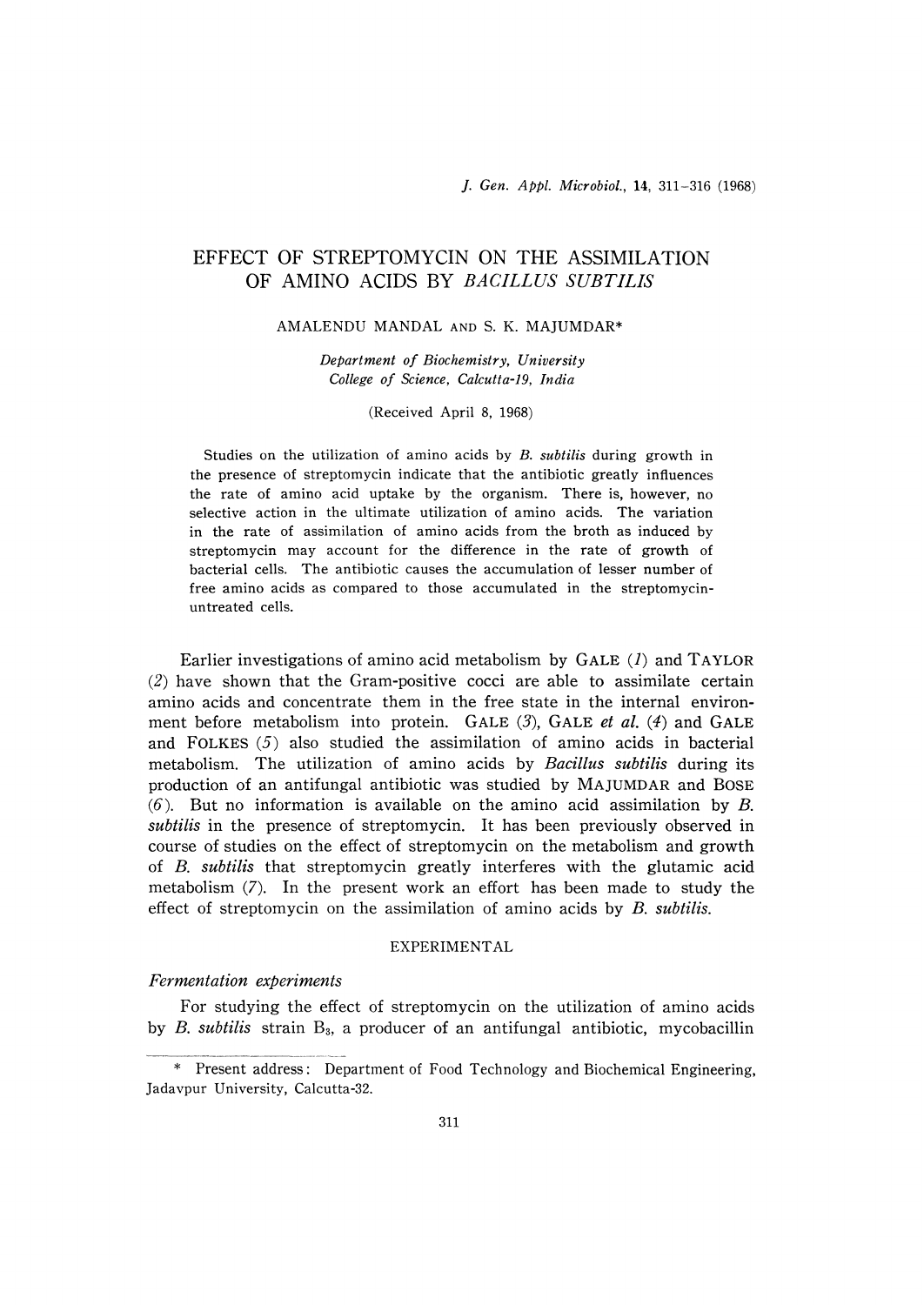### 312 MANDAL AND MAJUMDAR VOL. 14

(8), the concentration of the antibiotic  $(1.5\mu g/ml)$  of the broth) was so chosen as to cause 50% inhibition of growth at 48 hr. The bacterial strain  $B_3$  was grown under the stationary process in a medium consisting of the following : Casamino acids  $6.94 \text{ g}$ ; glucose  $10.0 \text{ g}$ ; KH<sub>2</sub>PO<sub>4</sub>  $0.5 \text{ g}$ ; MgSO<sub>4</sub>.7H<sub>2</sub>O  $0.2 \text{ g}$ ;  $MnSO_4.4H_2O$  0.001 g;  $FeSO_4.7H_2O$  0.001 g; water 1,000 ml; pH 7.0.

In a typical experiment, a 250 ml Erlenmeyer flask containing 50 ml of the medium was inoculated with 0.5 ml of cell suspension and incubated at 30° for different periods. In preparing the cell suspension used as inoculum, cells were grown in 50 ml of the same medium in a 250 ml Erlenmeyer flask for 24 hr at 30° by shake culture process and then centrifuged asceptically at  $0-4^{\circ}$ , washed and suspended homogeneously in 50 ml of saline. Growth was determined by taking dry weights of cells after drying at 70° overnight.

## Preparation of samples for paper chromatographic analysis

The cells, after different periods of incubation, were separated from the culture fluid by centrifugation at 4°, washed twice with distilled water to remove traces of medium and dried in vacuo at  $0-4$ °. For preparing the samples for estimation of free amino acids of cells, a measured amount of dried cells was extracted with 80 per cent aqueous ethyl alcohol  $(9)$  at 30° for 24 hr. The extract after separation of cell debris was evaporated to dryness and the residue was taken up in  $3 \text{ ml}$  of  $10\%$  aqueous isopropyl alcohol solution. The extract was then analysed for individual amino acids by twodimensional paper chromatography. Both the control (without streptomycin) and streptomycin-treated culture broths, after separation of cells, were chromatographed directly.

# Estimation of amino acids by paper chromatography

The amino acid composition of different samples was determined by descending two-dimensional paper chromatography  $(10)$  using water-saturated phenol and *n*-butanol: acetic acid: water  $(4:1:1)$  as the first and second solvent systems, respectively. After development with  $0.1\%$  (w/v) ninhydrin solution in acetone, the coloured spots were identified and separately eluted with 6.0 ml of 75%  $(v/v)$  ethyl alcohol containing 5 mg CuSO<sub>4</sub>.5H<sub>2</sub>O per ml  $(11)$ . The colour intensities were then measured in a Klett-Summerson photoelectric colorimeter. The amounts of amino acids present were obtained from the standard curve of individual amino acid chromatographed under identical conditions.

## RESULTS

The early stages of growth  $(0-24 \text{ hr})$  in the control experiment (without streptomycin) is marked by rapid utilization of amino acids from the medium and by 48 hr when the culture shows a peak value of growth (Table 1) there is complete disappearance of all the amino acids with the exception of glutamic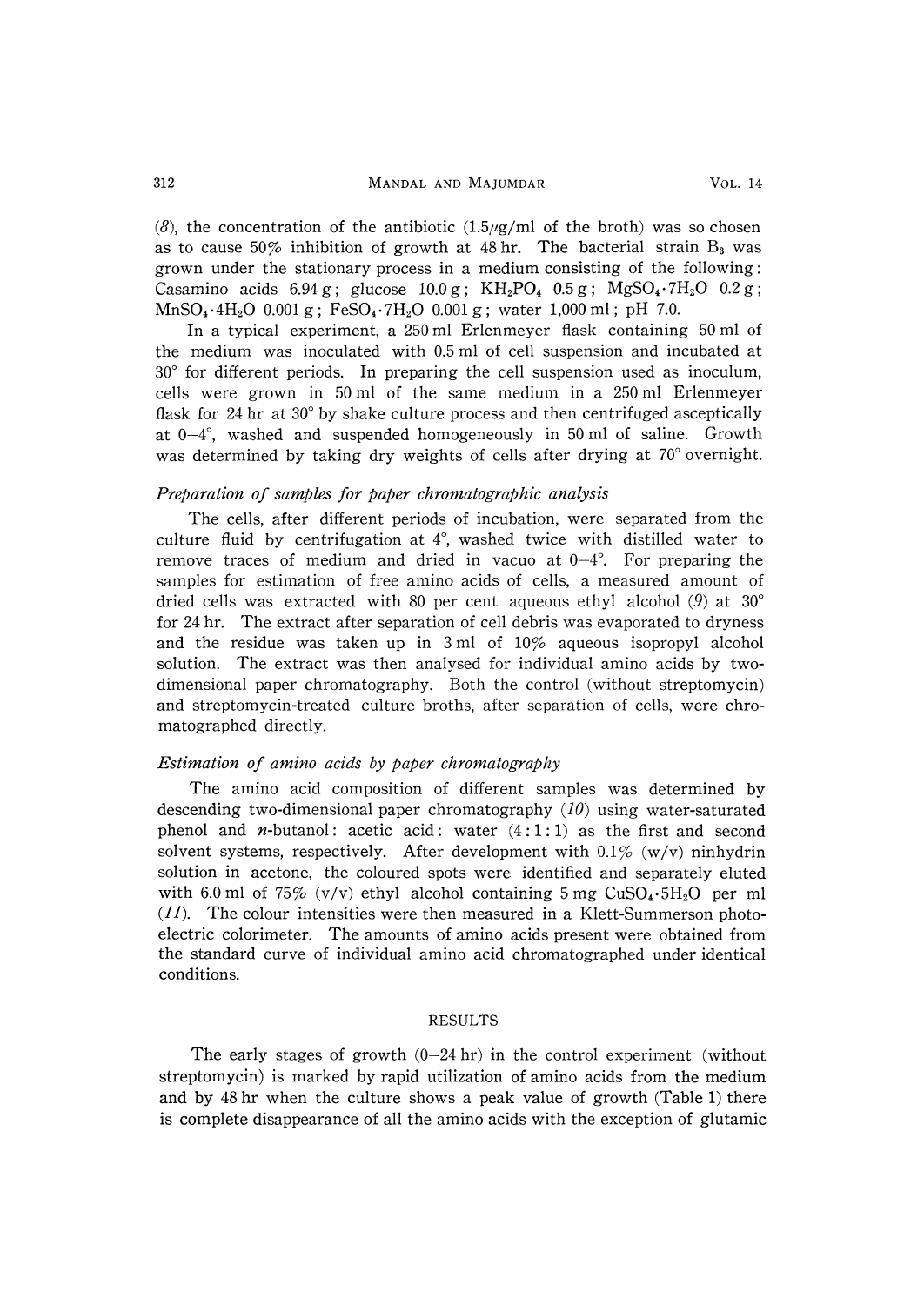| Cell wt. $(mg/10 \text{ ml})$ in the presence of |                                    |  |
|--------------------------------------------------|------------------------------------|--|
| No streptomycin                                  | Streptomycin<br>$(1.5 \ \mu g/ml)$ |  |
|                                                  |                                    |  |
| 17.15                                            | 1.81                               |  |
| 30.21                                            | 14.12                              |  |
| 28.91                                            | 22.20                              |  |
| 25.51                                            | 20.61                              |  |
|                                                  |                                    |  |

Table 1. Effect of streptomycin on the growth of B. subtilis.

acid, cystine and leucines (Table 2). The utilization of amino acids by the organism in the presence of streptomycin is rapid between the period 24-72 hr (Table 2). All the amino acids except cystine, glutamic acid, tyrosine and leucines disappear completely from the medium at 72 hr when maximum cellular growth is attained. Proline disappears completely from the medium at 48 hr of bacterial growth in the presence or absence of streptomycin, but reappears only in the streptomycin-treated broth at 96 hr of fermentation.

The results in Table 3 indicate that streptomycin greatly influences the composition of free amino acids in the cell. Concomitant with the uptake of amino acids from the medium, free amino acids of cells show an increase. In general, the concentration of free amino acids (except proline and arginine) of cells in the control experiment (Table 3) show maximum values at 24 hr and decrease slowly during the remaining period of fermentation. The maximum accumulation of proline and arginine is, however, observed on the second day of growth. The free amino acid pool in B. *subtilis* grown in the presence of streptomycin (Table 3) is found to consist mainly of cystine, alanine, glutamic acid, aspartic acid, threonine, histidine, valine, leucines and proline, of which the first two show the highest concentration at 72 hr and the remaining seven show maximum accumulation at 48 hr.

## DISCUSSION

It has been previously observed that streptomycin interferes with glutamic acid metabolism of  $B$ , subtilis  $(7)$ . An effort was, therefore, made to study the effect of streptomycin on the rate of assimilation of different amino acids from fermentation broth and their subsequent accumulation as free amino acids of cells. Streptomycin has been found to show an adverse effect on the assimilation of amino acids during the initial stage of bacterial growth. Although the rate of uptake of amino acids by B. *subtilis* in the presence and absence of streptomycin is different, there is no selective action in their ultimate utilization which was otherwise than was observed by PROOM and WOIWOOD  $(12)$  while studying with another strain of B. *subtilis*. The variation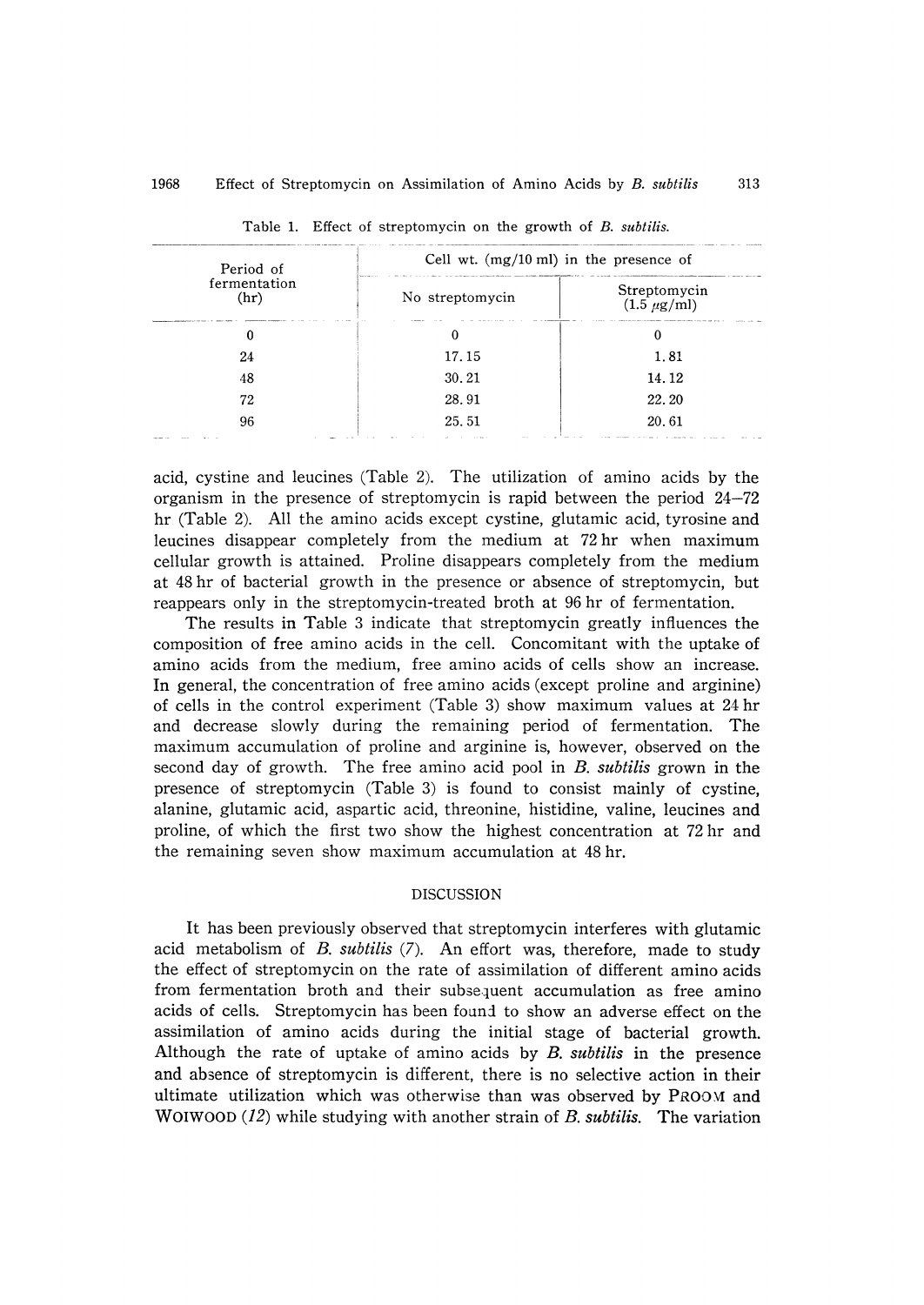## 314 MANDAL AND MAJUMDAR VOL. 14

| Amino acids   | Concentration of amino acids $(mg/10 \text{ ml})$ in the broth |                    |                  |                |                 |  |
|---------------|----------------------------------------------------------------|--------------------|------------------|----------------|-----------------|--|
|               | 0 <sub>hr</sub>                                                | 24 hr              | 48 hr            | 72 hr          | 96 hr           |  |
| Cystine       | 4.43                                                           | 3.61<br>$(4.35)^*$ | 2.64<br>(2.24)   | 3.10<br>(2.0)  | 2.56<br>(0.86)  |  |
| Aspartic acid | 5.80                                                           | 4.54<br>(5.56)     | (1.66)           | $(-)$          | $(-)$           |  |
| Glutamic acid | 10.80                                                          | 8.99<br>(10.57)    | 1.2<br>(6.06)    | 0.86<br>(0.94) | $^{+}$<br>$(+)$ |  |
| Serine        | 2.90                                                           | 0.97<br>(2.73)     | (1.51)           | $(-)$          | $(-)$           |  |
| Glycine       | 0.88                                                           | 0.636<br>(0.831)   | (0.402)          | $(-)$          | $(-)$           |  |
| Lysine        | 6.75                                                           | 5.58<br>(6.63)     | $^{+}$<br>(3.43) | $(-)$          | $(-)$           |  |
| Threonine     | 2.10                                                           | 1.47<br>(1.74)     | ┿<br>$(-)$       | $(-)$          | $(-)$           |  |
| Arginine      | 1.40                                                           | (0.88)             | (0.63)           | $(-)$          | $(-)$           |  |
| Alanine       | 2.61                                                           | 1.56<br>(2.48)     | (1.10)           | $(-)$          | $(-)$           |  |
| Histidine     | 3.20                                                           | 1.72<br>(2.80)     | (1.31)           | $(-)$          | $(-)$           |  |
| Tyrosine      | 1.90                                                           | 0.99<br>(1.75)     | (1.19)           | (0.64)         | $(-)$           |  |
| Valine        | 2.62                                                           | 1.62<br>(2.48)     | $^{+}$<br>(1.36) | $(-)$          | $(-)$           |  |
| Methionine    | 0.71                                                           | 0.44<br>(0.65)     | (0.19)           | $(-)$          | $(-)$           |  |
| Leucines      | 7.20                                                           | 6.12<br>(6.96)     | 2.15<br>(3.19)   | $+$<br>(0.91)  | $(-)$           |  |
| Proline       | 3.16                                                           | 2.44<br>(2.84)     | $(-)$            | $(-)$          | (1, 22)         |  |
| Phenylalanine | 3.20                                                           | 2.47<br>(2.83)     | $(-)$            |                |                 |  |

# Table 2. Utilization of amino acids from the ferments broth by *B. subtilis* during grow

 $+$ , trace;  $-$ , absent.

\* Results within parentheses indicate the amount of amino acid in streptomycintreated broth.

in the rate of utilization of amino acids from the broth as induced by streptomycin may be due to the difference in the rate of growth of bacterial cells. Streptomycin greatly influences the composition of free amino acids in the cell. The antibiotic causes the accumulation of lesser number of free amino acids as compared to those accumulated in cells grown without the antibiotic. The free amino acid pool in B, *subtilis* cells grown in the presence of strepto-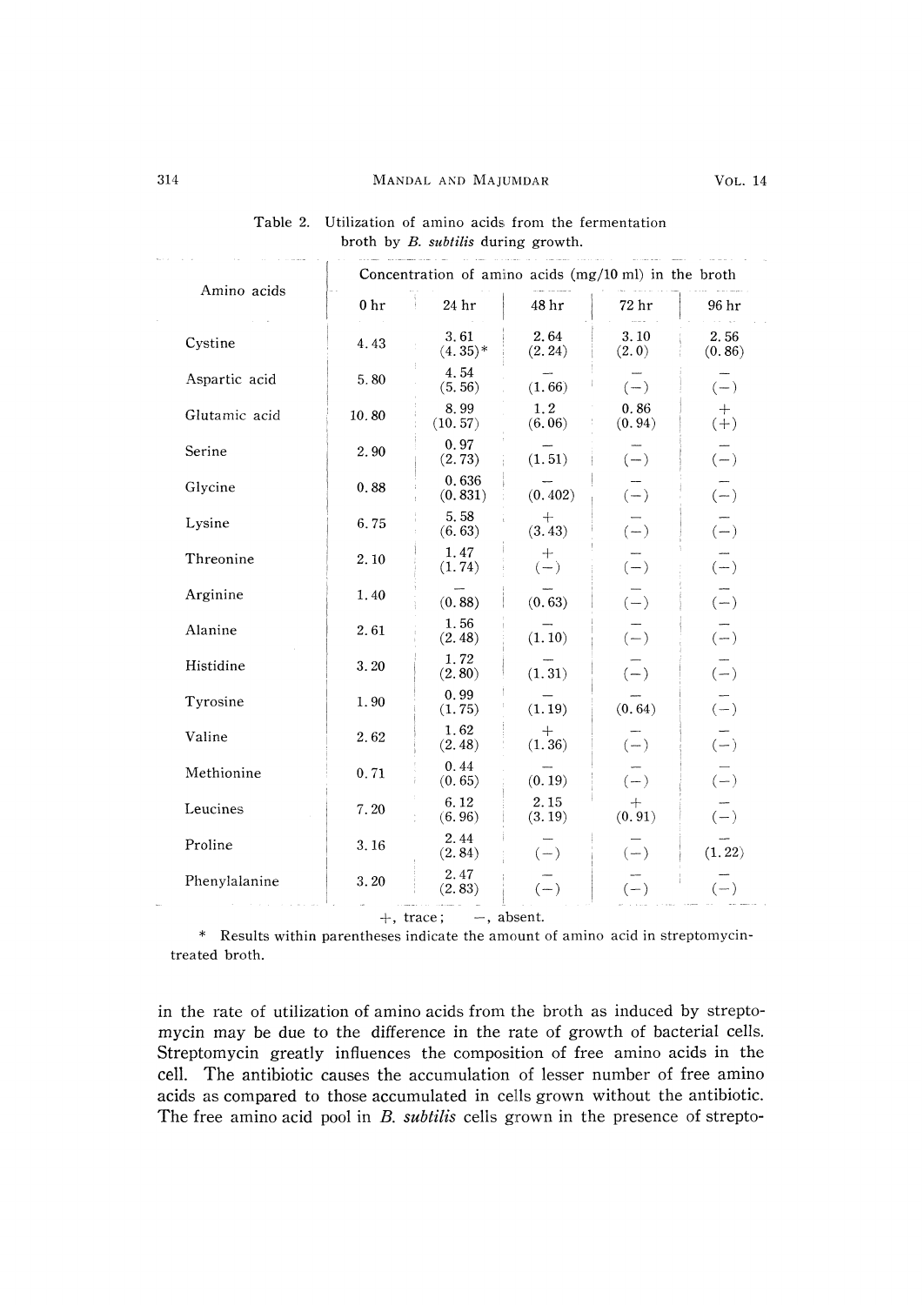| Amino acids   | Free amino acids (mg) per 100 mg dry cells after incubation for |                 |                  |         |  |
|---------------|-----------------------------------------------------------------|-----------------|------------------|---------|--|
|               | 24 hr                                                           | 48 hr           | 72 hr            | 96 hr   |  |
| Cystine       | 0.06                                                            | 0.056           | 0.12             | 0.028   |  |
|               | $(+)^*$                                                         | (0.044)         | (0.064)          | (0.030) |  |
| Aspartic acid | 0.084                                                           | 0.070           | 0.042            | 0.034   |  |
|               | $(+)$                                                           | (0.036)         | (0.024)          | (0.006) |  |
| Glutamic acid | 0.874                                                           | 0.626           | 0.352            | 0.068   |  |
|               | $(+)$                                                           | (0.892)         | (0.394)          | (0.32)  |  |
| Serine        | 0.074                                                           | 0.066           | 0.048            | 0.036   |  |
|               | $(-)$                                                           | $(+)$           | $(+)$            | $(-)$   |  |
| Lysine        | 0.072                                                           | 0.064           | 0.056            | $+$     |  |
|               | $(+)$                                                           | $(+)$           | $(+)$            | $(-)$   |  |
| Threonine     | 0.052                                                           | 0.048           | 0.036            | $+$     |  |
|               | $(+)$                                                           | (0.042)         | (0.029)          | (0.032) |  |
| Alanine       | 0.126                                                           | 0.078           | 0.092            | 0.050   |  |
|               | $(+)$                                                           | (0.066)         | (0.088)          | (0.072) |  |
| Histidine     | 0.046<br>$(+)$                                                  | 0.02<br>(0.042) | 0.068<br>(0.026) | $(-)$   |  |
| Arginine      | 0.022<br>$(+)$                                                  | 0.034<br>$(+)$  | 0.028<br>$(+)$   | $(-)$   |  |
| Valine        | 0.062                                                           | 0.046           | 0.028            | 0.020   |  |
|               | $(+)$                                                           | (0.058)         | (0.032)          | $(-)$   |  |
| Methionine    | 0.052                                                           | 0.046           | 0.028            | 0.020   |  |
|               | $(-)$                                                           | $(-)$           | $(-)$            | $(-)$   |  |
| Leucines      | 0.090                                                           | 0.080           | 0.048            | 0.024   |  |
|               | $(-)$                                                           | (0.074)         | (0.062)          | $(+)$   |  |
| Proline       | $(-)$                                                           | 0.386<br>(0.24) | 0.142<br>(0.166) | $(-)$   |  |

Table 3. Free amino acid composition of B. subtilis during growth.

\* Results in parentheses indicate the amount of free amino acids in B. subtilis grown in the presence of streptomycin.

mycin is found to consist mainly of cystine, alanine, glutamic acid, aspartic acid, threonine, histidine, valine, leucines and proline, of which the first two show the highest accumulation at 72 hr and the last seven show maximum levels on the second day of growth. Moreover, the maximum levels of free amino acids (except glutamic acid) of cells cultivated in the absence of streptomycin were higher than those of cells grown with the antibiotic. The lower accumulation of amino acids in streptomycin-treated cells may be due to the interference of the antibiotic with either the growth and metabolic activity of the organism or the permeation processes of the cells (13).

The authors wish to express their thanks to Prof. S. C. Roy and Dr. A. B. Banerie for their interest in this work.